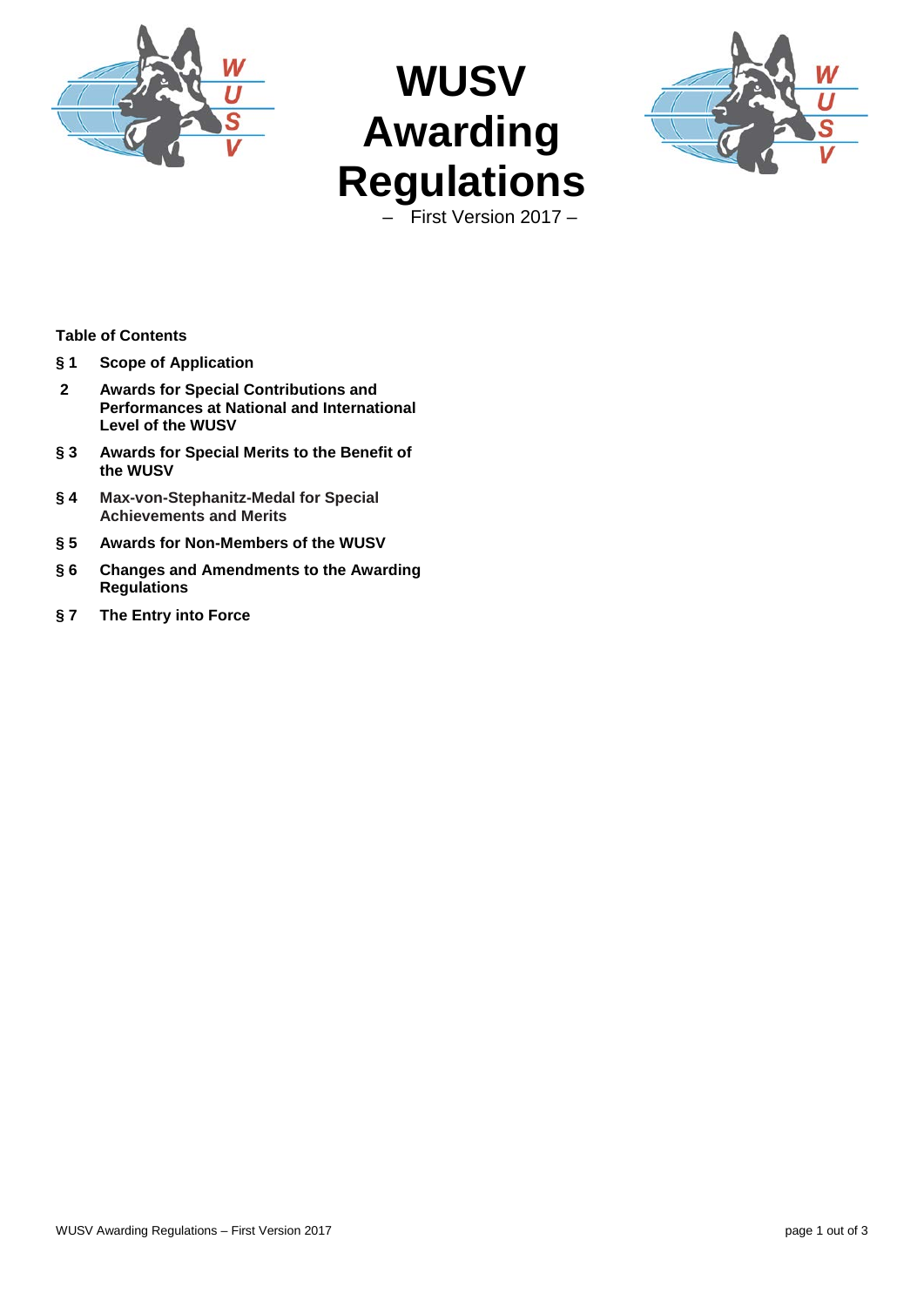### **§ 1 Scope of Application**

- 1. The WUSV issues the following award regulations with the purpose to present awards, needles, and badges of honor in recognition of special achievements and merits to members and nonmembers. The General Annual Assembly is entitled to enact implementation rules, and pass on the processing hereof to the WUSV Board of Directors, and the Secretariat General.
- 2. The awarding regulations are tantamount to and thus an integral part of the WUSV statutes. .

#### **§ 2 Awards for Special Contributions and Achievements at National and International Level of the WUSV**

The **WUSV Needle in Bronze, Silver and Gold** can be awarded to persons having performed special and long-term services to the benefit of their national clubs in terms of breeding, training, and organizational contributions, and thus contribute to the overall benefit and reputation of the WUSV, in particular at international level.

- The person to be honored has to be a member to a WUSV member organization.
- The Awarding Ceremony has to be carried out in a festive setting, and the needle of merit is to be accompanied by a special certificate that reflects upon the merits of the person to be honored, and has to be presented on the occasion of either a WUSV event or on a major event of the person's national club. .
- Proposals can be submitted by the WUSV Board of Directors and/ or the Board of Directors of the local club of the person to be honored.
- The award can be revoked in case of undeserving respectively unworthy conduct upon resolution of the General Annual Assembly.

## **§ 3 Awards for Special Merits to the Benefit of the WUSV**

- 1. The **WUSV Badge of Honor in Silver** can be awarded to persons having performed long-term services to the benefit of a WUSV member organization, and thus contribute to the benefit, and reputation of the WUSV, and the German Shepherd Dog breed at national level.
	- The award can be presented to persons dedicated to the field of breeding, training, and organizational services. The persons to be awarded have to be a member of their national clubs for a minimum period of at least ten years, and for the same period of time serve as volunteers to their organization.
- The Awarding Ceremony has to be carried out in a festive setting on the occasion of an event celebrated by the national club, and the badge of honor is to be accompanied by a certificate that reflects upon the merits of the person to be honored.
- Proposals can be submitted by the Board of Directors of the national club. As a rule, every WUSV member organization shall be allocated one WUSV Badge of Honor in Silver per 1000 members respectively per year.
- The award can be revoked in case of undeserving respectively unworthy conduct upon resolution of the General Annual Assembly.
- 2. The **WUSV Badge of Honor in Gold** can be awarded to persons having performed long-term services to the benefit of a WUSV member organization, and thus contribute to the benefit, and reputation of the WUSV, and the German Shepherd Dog breed at international level.
	- The award can be presented to persons dedicated to the field of breeding, training, and organizational services. The persons to be awarded have to be a member of their national clubs for a minimum period of at least ten years, and for the same period of time serve as volunteers to their organization. .
	- The Awarding Ceremony has to be carried out in a festive setting on the occasion of an event celebrated by the national club, and the badge of honor is to be accompanied by a certificate that reflects upon the merits of the person to be honored.
	- The awarding of the WUSV Badge of Honor is limited to 50 persons per year.
	- The nomination of a member is accomplished through a special application form provided that is titled "*Proposal – WUSV Badge of Honor in Gold*", and which has to be signed by two board members of the WUSV member organization. The proposal requires a written substantiation, and the attachment of a cynological résumé of the person to be honored. The deadline for proposals is October 31 of the current calendar year.
	- The WUSV Board of Directors decides on the award by a majority decision.
	- The award can be revoked in case of undeserving respectively unworthy conduct upon resolution of the General Annual Assembly.
- 3. The **WUSV Brooch in Silver** can be awarded to persons having performed long term services to the benefit of the organization. The award can be presented to persons dedicated to the field of breeding, training, and the first-time organization of a WUSV event. The person to be honored shall be a member of his or her local club for at least ten years.